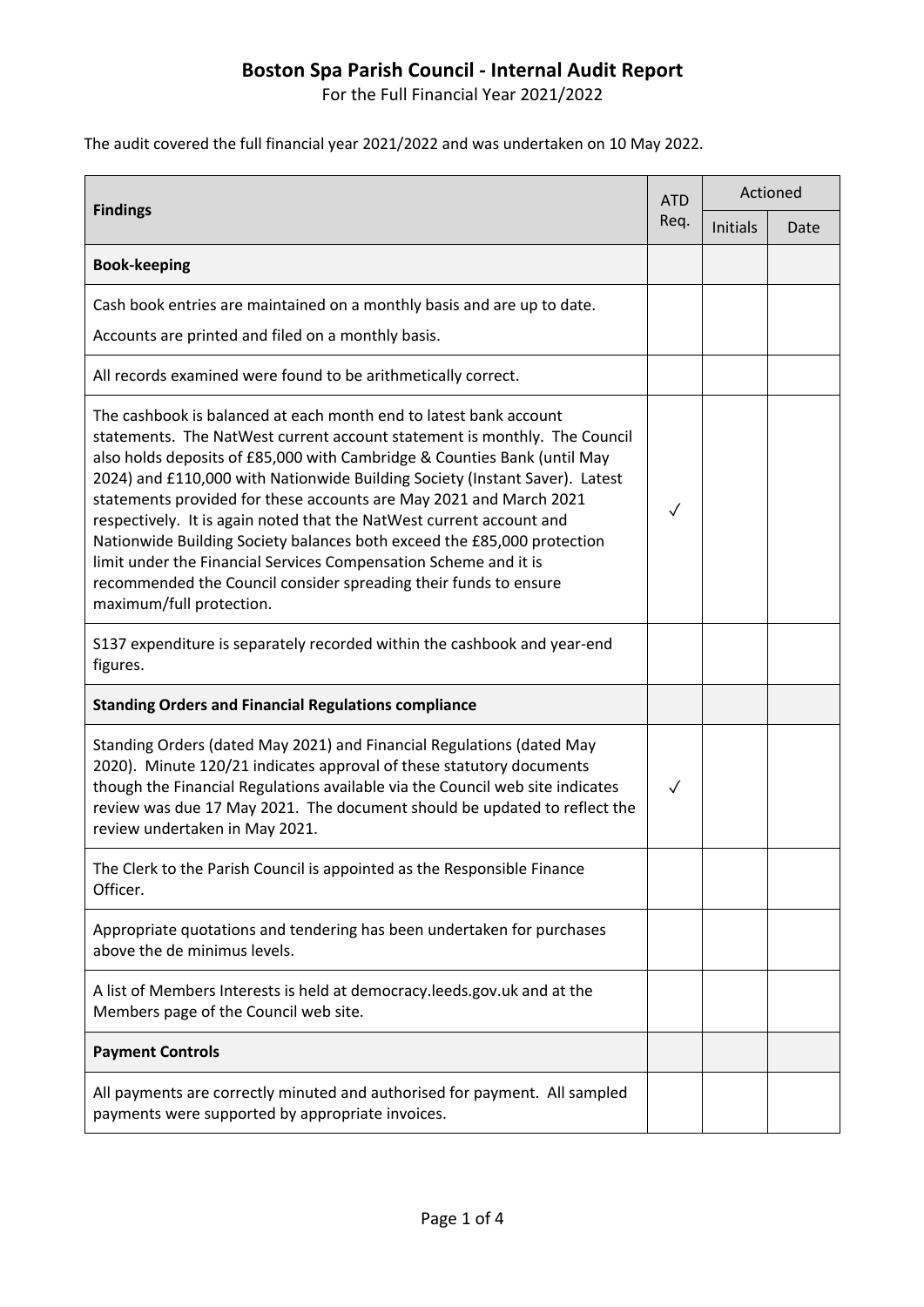For the Full Financial Year 2021/2022

| <b>Findings</b>                                                                                                                                                                                                                                                                                                                                                                       | <b>ATD</b><br>Req. | Actioned        |      |
|---------------------------------------------------------------------------------------------------------------------------------------------------------------------------------------------------------------------------------------------------------------------------------------------------------------------------------------------------------------------------------------|--------------------|-----------------|------|
|                                                                                                                                                                                                                                                                                                                                                                                       |                    | <b>Initials</b> | Date |
| Cheque books / stubs have been provided and show the issue of only one<br>cheque in June 2021 (previously there had been no use of cheques since<br>November 2019).                                                                                                                                                                                                                   |                    |                 |      |
| VAT on payments has been identified and reclaimed.                                                                                                                                                                                                                                                                                                                                    |                    |                 |      |
| No unusual financial activity has been identified.                                                                                                                                                                                                                                                                                                                                    |                    |                 |      |
| <b>Risk Management Arrangements</b>                                                                                                                                                                                                                                                                                                                                                   |                    |                 |      |
| The Council carries out regular Risk Assessments. This was last reviewed and<br>agreed by the Council in May 2021 (minute 121/21).                                                                                                                                                                                                                                                    |                    |                 |      |
| Insurance cover is provided through 2x policies with Zurich and Ansvar (for the<br>Village Hall). Cover is commensurate with the Asset Register held on file<br>which was approved by the Council in May 2021 (minute 120/21).                                                                                                                                                        |                    |                 |      |
| Financial controls are documented and reviewed regularly.                                                                                                                                                                                                                                                                                                                             |                    |                 |      |
| <b>Budgetary Controls</b>                                                                                                                                                                                                                                                                                                                                                             |                    |                 |      |
| The 2021/2022 precept was £53,800. This and the annual budget were agreed<br>in January 2020 (minute 005/21). In December 2021 the Council prepared and<br>approved a budget for 2022/23 with a revised precept of £55,466 (minute<br>$306/21$ ).                                                                                                                                     |                    |                 |      |
| Expenditure against budget is recorded on a monthly basis and presented to<br>the Council. Variance against budget is adequately reported.                                                                                                                                                                                                                                            |                    |                 |      |
| <b>Income Controls</b>                                                                                                                                                                                                                                                                                                                                                                |                    |                 |      |
| Income has been correctly recorded and promptly banked.                                                                                                                                                                                                                                                                                                                               |                    |                 |      |
| The precept received agrees with the approved budget.                                                                                                                                                                                                                                                                                                                                 |                    |                 |      |
| <b>Petty Cash</b>                                                                                                                                                                                                                                                                                                                                                                     |                    |                 |      |
| No cash is handled on a day-to-day basis.                                                                                                                                                                                                                                                                                                                                             |                    |                 |      |
| <b>Payroll Controls</b>                                                                                                                                                                                                                                                                                                                                                               |                    |                 |      |
| The Clerks contract of employment and evidence of agreed rates to be paid<br>have been provided previously to the Auditor. Clerks hours were increased to<br>16 per week in April 2020 (there is no formal minute but e-mail<br>correspondence is provided). Salary calculations conform to the approved<br>rates of pay. Latest pay review was agreed in March 2022 (minute 067/22). |                    |                 |      |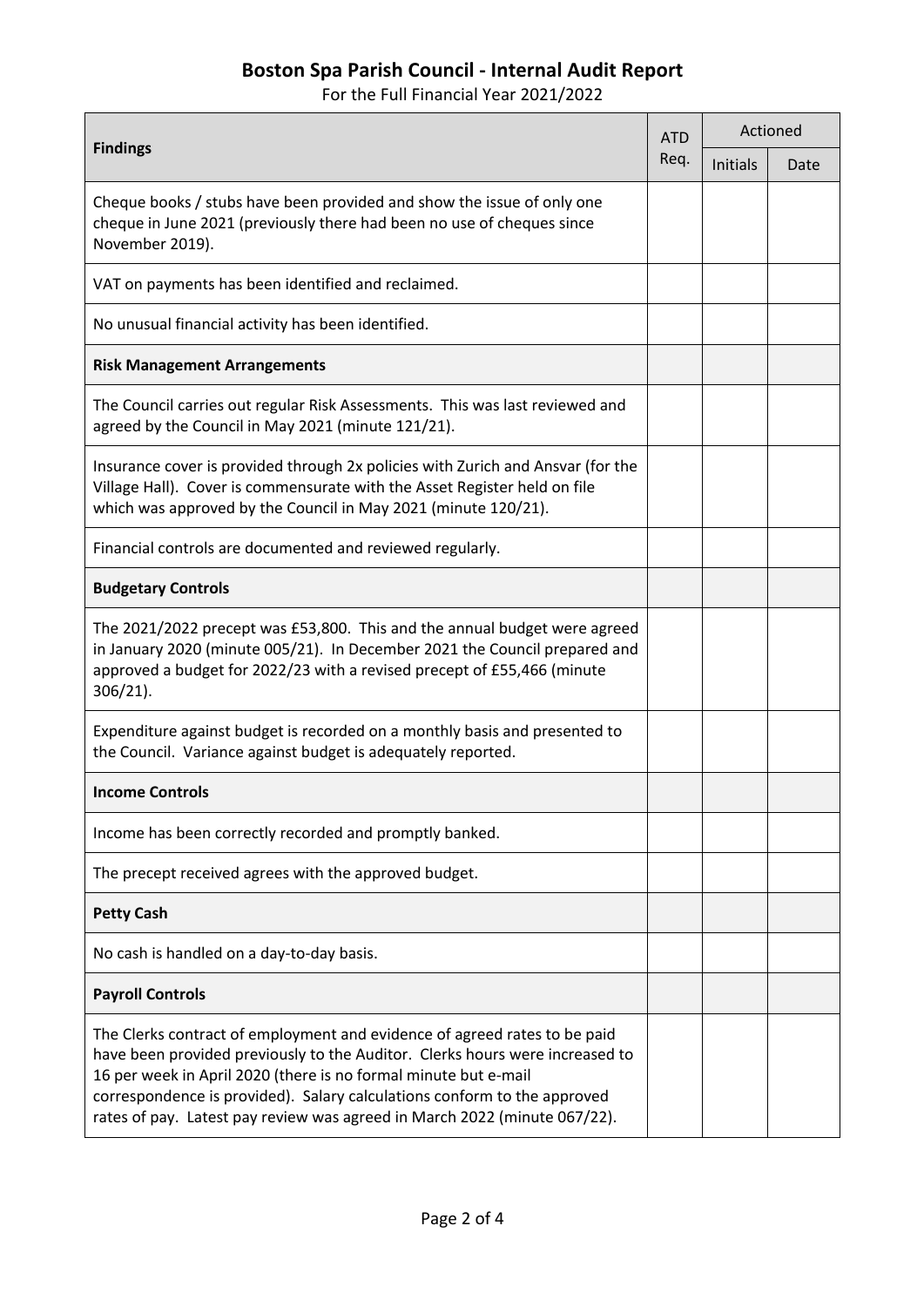For the Full Financial Year 2021/2022

| <b>Findings</b>                                                                                                                                                                                                                                                                                                                                                                                                                                                                                                                                                                                                                                         | <b>ATD</b><br>Req. | Actioned |      |
|---------------------------------------------------------------------------------------------------------------------------------------------------------------------------------------------------------------------------------------------------------------------------------------------------------------------------------------------------------------------------------------------------------------------------------------------------------------------------------------------------------------------------------------------------------------------------------------------------------------------------------------------------------|--------------------|----------|------|
|                                                                                                                                                                                                                                                                                                                                                                                                                                                                                                                                                                                                                                                         |                    | Initials | Date |
| Other payments made to employees are reasonable, supported by receipts<br>and approved by the Council.                                                                                                                                                                                                                                                                                                                                                                                                                                                                                                                                                  |                    |          |      |
| PAYE calculations are on file and payments are up to date.                                                                                                                                                                                                                                                                                                                                                                                                                                                                                                                                                                                              |                    |          |      |
| <b>Asset Controls</b>                                                                                                                                                                                                                                                                                                                                                                                                                                                                                                                                                                                                                                   |                    |          |      |
| The Council maintains an Asset Register of all material assets. The Register<br>provided is dated May 2021 and minute 120/21 indicates formal approval of<br>the Asset Register. A further Asset Register dated May 2022 has been<br>provided within the documents submitted for this audit.                                                                                                                                                                                                                                                                                                                                                            |                    |          |      |
| Insurance policy information has been provided. Cover levels were discussed<br>and approved by the Council in April 2020 (minute 090/20) and March 2021<br>(061/21). Adequate insurance is seen to be in place at a level commensurate<br>with the Asset Register.                                                                                                                                                                                                                                                                                                                                                                                      |                    |          |      |
| It is noted that a transfer of the Village Hall property to the Village Hall<br>Management Committee (on formation of a Charitable Incorporated<br>Organisation "CIO") was agreed, subject to certain conditions, in April 2021<br>(minute 92/21). The transfer has been progressed (minute 251/21 from<br>October 2021) confirming deed of transfer as being ready to sign. A further<br>Asset Register dated May 2022 has been included within the documents<br>provided to assist with this audit and indicates disposal of the Village Hall took<br>place 30 November 2022. It is assumed that 30 November 2021 is the correct<br>date of transfer. |                    |          |      |
| <b>Bank Reconciliation</b>                                                                                                                                                                                                                                                                                                                                                                                                                                                                                                                                                                                                                              |                    |          |      |
| There are adequate and regular bank reconciliations. The reconciliation is<br>carried out to the cash book monthly for the NatWest current account plus 2x<br>deposit accounts (with balances on the deposit accounts at the year-end<br>unchanged from the initial sum invested).                                                                                                                                                                                                                                                                                                                                                                      |                    |          |      |
| There are no unexplained balancing items.                                                                                                                                                                                                                                                                                                                                                                                                                                                                                                                                                                                                               |                    |          |      |
| <b>Year End procedures</b>                                                                                                                                                                                                                                                                                                                                                                                                                                                                                                                                                                                                                              |                    |          |      |
| Year-end accounts are prepared on an income and expenditure basis.                                                                                                                                                                                                                                                                                                                                                                                                                                                                                                                                                                                      |                    |          |      |
| Accounts agree with the cash book.                                                                                                                                                                                                                                                                                                                                                                                                                                                                                                                                                                                                                      |                    |          |      |
| There is an audit trail from the underlying financial records to the accounts.                                                                                                                                                                                                                                                                                                                                                                                                                                                                                                                                                                          |                    |          |      |
| Debtors and Creditors at the year-end are accurately recorded within the bank<br>reconciliation.                                                                                                                                                                                                                                                                                                                                                                                                                                                                                                                                                        |                    |          |      |